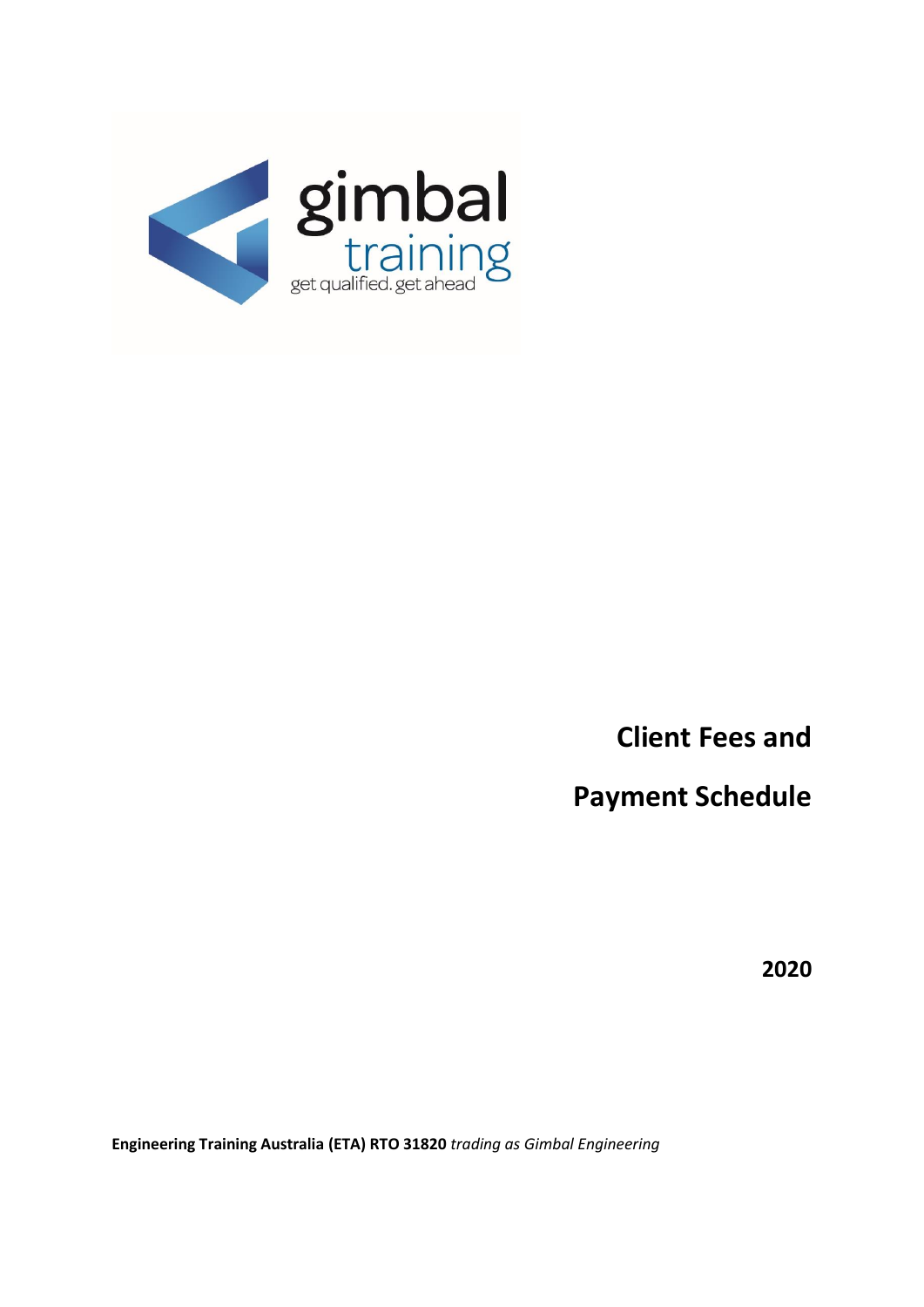# **Client Fees Schedule 2020**

| <b>Engineering</b><br><b>CLIENT FEES<sup>1</sup></b> |                                                              | <b>NATIONAL</b><br><b>FEE FOR</b><br><b>SERVICE</b><br><b>RPL</b> | <b>STATE FUNDING</b>            |                                                                                      |                                                                                |                                              |                                          |
|------------------------------------------------------|--------------------------------------------------------------|-------------------------------------------------------------------|---------------------------------|--------------------------------------------------------------------------------------|--------------------------------------------------------------------------------|----------------------------------------------|------------------------------------------|
|                                                      |                                                              |                                                                   | <b>NSW</b>                      | <b>QLD</b>                                                                           | <b>TAS</b>                                                                     | <b>QLD</b>                                   | <b>QLD</b>                               |
|                                                      |                                                              |                                                                   | Smart &<br>Skilled <sup>2</sup> | <b>User Choice</b><br>(indicative fee<br>based on<br>nominal<br>$hours$ <sup>3</sup> | <b>User Choice</b><br><i>(indicative)</i><br>fee based on<br>nominal<br>hours) | <b>DESBT HLS</b><br>(higher level<br>skills) | <b>DESBT</b><br>TSAGT <sup>4</sup>       |
| MEM30205                                             | Certificate III in Engineering -<br><b>Mechanical Trade</b>  | \$2,950                                                           | \$2,000                         | \$1,600                                                                              | N/A                                                                            | N/A                                          | <b>Gap Training</b><br>Onlv <sup>5</sup> |
| <b>MEM30305</b>                                      | Certificate III in Engineering -<br><b>Fabrication Trade</b> | \$2,950                                                           | \$2,000                         | \$1,600                                                                              | N/A                                                                            | N/A                                          | <b>Gap Training</b><br>Only $*6$         |
| MEM40105                                             | Certificate IV in Engineering                                | N/A                                                               | N/A                             | \$2,200                                                                              | N/A                                                                            | N/A                                          | N/A                                      |
| MEM40105                                             | Certificate IV in Engineering<br>(MEM30205, MEM30305 holder) | $$2,250^7$                                                        | \$520                           | \$600                                                                                | N/A                                                                            | N/A                                          | N/A                                      |

*TSAGT – Trade Skills Assessment and Gap Training (approved delivery regions – South East Qld) HLS – Higher Level Skills*

## **CLIENT PAYMENT SCHEDULE – FFS (RPL only)**

|                | <b>Enrolment Fee</b> | Stage i | taga | <b>Final Payment</b> |
|----------------|----------------------|---------|------|----------------------|
| FFS – Cert III | \$1,475              | N/A     | N/A  | \$1,475              |

# **CLIENT PAYMENT SCHEDULE - FUNDED**

## **CLIENT PAYMENT SCHEDULE – APPRENTICESHIP TRAINING**

|                          | Fee                     | <b>Notes</b>                                                                                                                                                                                                                                                                                                |
|--------------------------|-------------------------|-------------------------------------------------------------------------------------------------------------------------------------------------------------------------------------------------------------------------------------------------------------------------------------------------------------|
| Smart and Skilled -      | \$2,000 Apprentice      | Apprentice/trainees are required to pay the fee over the                                                                                                                                                                                                                                                    |
| <b>NSW</b>               | \$1,000 Trainees        | term of the apprenticeship/traineeship.                                                                                                                                                                                                                                                                     |
| <b>User Choice - QLD</b> | \$1.60 per nominal hour | All apprentices are required by DET to contribute towards<br>the cost of their training. The tuition fee is calculated at a set<br>rate per nominal hour for each unit of competency. Total<br>fees will vary according to units selected in the training plan<br>and are payable on commencement of units. |
| User Choice - TAS        | \$1.60 per nominal hour | All apprentices are required to contribute towards the cost<br>of their training. The tuition fee is calculated at a set rate per<br>nominal hour for each unit of competency. Total fees will<br>vary according to units selected in the training plan and are<br>payable on commencement of units.        |

#### NSW – Smart and Skilled

An enrolment fee is invoiced from date of enrolment. All State funded fees are stipulated by the Department of Education pe[r https://smartandskilled.nsw.gov.au/for-students/how-much-will-your-course-cost/how-are-](https://smartandskilled.nsw.gov.au/for-students/how-much-will-your-course-cost/how-are-fees-determined)

3 *School-based apprentices are exempt from paying tuition fees under the QLD User Choice program*

<sup>4</sup> *Where the participant falls into one or more of the following categories, they will be charged at 40% of the student contribution fee*

- *I. If the participant holds a Health Care concession card issued under Commonwealth law, or is the partner or a dependant of a person who holds a health care concession card or pensioner concession card, and is named on the card. II. The participant provides an official form under Commonwealth law confirming that the student, his or her partner, or the person*
- *of whom the student is a dependant, is entitled to concessions under a health care or pensioner card, and is named on the card III. The participant is an Aboriginal or Torres Strait Islander*

<sup>6</sup> *As per footnote 5 above*

<sup>1</sup> *As per Gimbal Training Fees & Refund Policy more than \$1500 in pre-paid fees will not be collected at any time for any course service*

<sup>2</sup> *Under the NSW Government fee-free apprenticeship initiative, NSW apprentices that commence their training on or after 1 July 2018 may be eligible for fee free training. For more information, go to [vet.nsw.gov.au](https://vet.nsw.gov.au/choosing-vet/fee-free-apprenticeships). For eligible apprentices there will be no requirement to pay the fee. If you are eligible for the Fee Free Apprenticeship Strategy, you or your employer will not be required to pay the fee for your apprenticeship qualification, depending on the relevant industrial award.*

<sup>5</sup> *Participant pays a co-contribution amount of \$1.60 per nominal hour for each unit of competency that is gap trained. NO fee is payable for credit transfers or RPL outcomes*.

<sup>7</sup> *RPL pathway available on achievement of MEM30205 or MEM30305*